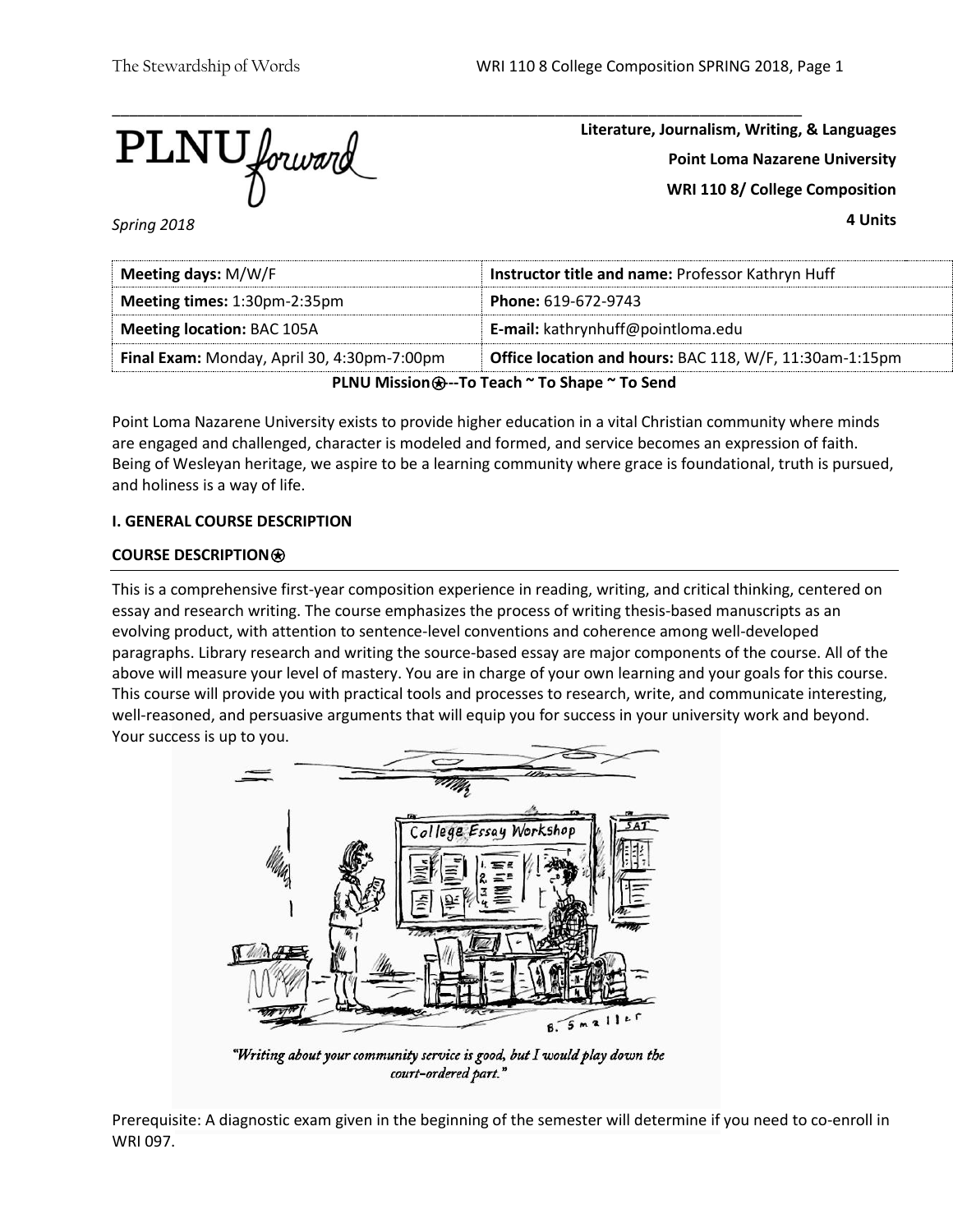## **ALIGNMENT OF IDEA OBJECTIVES TO GELOs, CLOs, & ASSESSMENT** ⍟

At the end of the semester, you will be asked to evaluate this course on four specific learning outcomes that the LJML Composition Department has rated as essential, important components of the course. Below is a graphic that will show you what you can expect to learn and how your learning will be measured.

| <b>IDEA Course Objectives</b>                                                                                                                                                                                                                                      | <b>GE Learning Outcomes (GELOs)</b>                                                                                                                                                                                                                                                                                                            | <b>Course Learning</b><br><b>Outcomes (CLOs)</b>                                                                                                                    | <b>Assessment of Learning</b>                                                                                                                                                                                                     |
|--------------------------------------------------------------------------------------------------------------------------------------------------------------------------------------------------------------------------------------------------------------------|------------------------------------------------------------------------------------------------------------------------------------------------------------------------------------------------------------------------------------------------------------------------------------------------------------------------------------------------|---------------------------------------------------------------------------------------------------------------------------------------------------------------------|-----------------------------------------------------------------------------------------------------------------------------------------------------------------------------------------------------------------------------------|
| Learn to apply course<br>3.<br>material (to improve thinking,<br>problem solving, and<br>decisions).<br>8. Develop skill in expressing<br>yourself orally and in writing.                                                                                          | 1a. Students will be able to effectively<br>express ideas and information to others<br>through written communication.                                                                                                                                                                                                                          | 1. Apply English language<br>conventions in various<br>genres of academic writing.                                                                                  | In-class activities: solo work &<br>teamwork<br><b>10 MUG Quizzes</b><br>2 Research papers<br>2 drafted essays<br>Oral presentations                                                                                              |
| 3. Learn to apply course<br>material (to improve thinking,<br>problem solving, and<br>decisions).<br>8. Develop skill in expressing<br>yourself orally and in writing.                                                                                             | 1a. Students will be able to effectively<br>express ideas and information to others<br>through written communication.<br>1d. Critical Thinking: Students will be able to<br>examine, critique, and synthesize<br>information in order to arrive at reasoned<br>conclusions.                                                                    | 2. Demonstrate knowledge<br>of the stages of the writing<br>process in academic<br>writing: planning, drafting,<br>organizing, composing,<br>revising, and editing. | In-class activities: solo work &<br>teamwork<br>Scaffolded assignment<br>sequences<br>Peer editing<br>2 research papers<br>2 drafted essays<br><b>Rubrics</b><br>Oral presentations                                               |
| 3. Learn to apply course<br>material (to improve thinking,<br>problem solving, and<br>decisions).<br>8. Develop skill in expressing<br>yourself orally and in writing.<br>11. Learn to analyze and<br>critically evaluate ideas,<br>arguments, and points of view. | 1a. Students will be able to effectively<br>express ideas and information to others<br>through written communication.<br>1d. Critical Thinking: Students will be able to<br>examine, critique, and synthesize<br>information in order to arrive at reasoned<br>conclusions.                                                                    | 3. Evaluate and use<br>rhetorical modes of<br>organization to create<br>written compositions.                                                                       | Critical readings & annotations<br>Case studies<br><b>Microthemes</b><br><b>Class discussions</b><br>10 Reading quizzes<br>In-class activities: solo work &<br>teamwork<br>Multi-drafted compositions<br><b>CREATE activities</b> |
| 9. Learn how to find, evaluate,<br>and use credible resources to<br>explore a topic in depth.<br>11. Learn to analyze and<br>critically evaluate ideas,<br>arguments, and points of view.                                                                          | 1c. Information Literacy: Students will be<br>able to access and cite information as well as<br>evaluate the logic, validity, and relevance of<br>information from a variety of sources.<br>1d. Critical Thinking: Students will be able to<br>examine, critique, and synthesize<br>information in order to arrive at reasoned<br>conclusions. | 4. Evaluate online sources of<br>information for valid<br>authority and expertise.                                                                                  | Library research assignment<br>In-class activities: solo & team<br>work<br>Case studies<br>Library research<br>Scaffolded assignment<br>sequences                                                                                 |
| 3. Learn to apply course<br>material (to improve thinking,<br>problem solving, and<br>decisions).<br>9. Learn how to find,<br>evaluate, and use credible<br>resources to explore a topic in<br>depth.                                                              | 1a. Students will be able to effectively<br>express ideas and information to others<br>through written communication.<br>1c. Information Literacy: Students will be<br>able to access and cite information as well as<br>evaluate the logic, validity, and relevance of<br>information from a variety of sources.                              | 5. Apply documentation<br>formats to cite research in<br>written compositions.                                                                                      | Research notes<br>Library research assignment<br>Case studies<br>In-class activities: solo & team<br>work<br><b>Homework</b><br>2 research papers                                                                                 |
| 9. Learn how to find,<br>evaluate, and use credible<br>resources to explore a topic in<br>depth.<br>11. Learn to analyze and<br>critically evaluate ideas,<br>arguments, and points of view.                                                                       | 1c. Information Literacy: Students will be<br>able to access and cite information as well as<br>evaluate the logic, validity, and relevance of<br>information from a variety of sources.<br>1d. Critical Thinking: Students will be able to<br>examine, critique, and synthesize<br>information in order to arrive at reasoned<br>conclusions. | 6. Analyze texts to<br>determine point-of-view,<br>differing perspectives, tone,<br>purpose, audience, and<br>theme.                                                | Critical readings & annotations<br>Case studies<br>Library research<br><b>Microthemes</b><br><b>Class discussions</b><br>10 Reading quizzes<br>In-class activities: solo work &<br>teamwork<br><b>CREATE activities</b>           |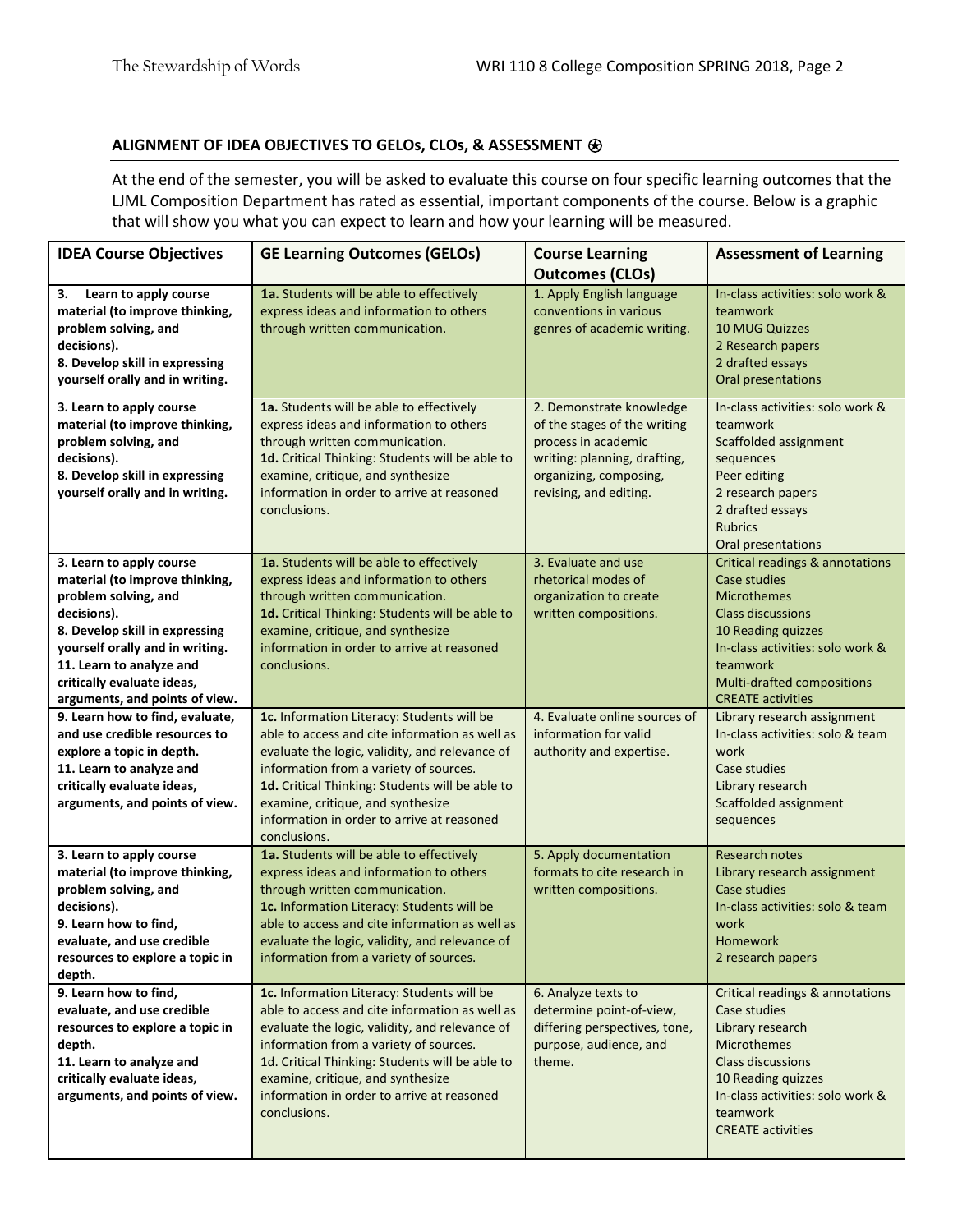## **REQUIRED TEXTS AND RECOMMENDED STUDY RESOURCES**

- 1. DasBender, Gita. *Language: A Reader for Writers.* Oxford UP, 2014. [LANG]
- 2. Hacker, Diana, and Nancy Sommers. *A Writer's Reference.* 9thed. Bedford/St. Martins, 2018. [*WR*]
- 3. Handouts/Supplemental Readings
- 4. Canvas Course[: https://www.canvas.pointloma.edu.](https://www.canvas.pointloma.edu/)
- 5. Physical notebook with college-ruled composition paper; laptop; printer.
- 6. Expect to spend approximately \$15.00 on printing costs.

## **ASSESSMENT AND GRADING**⍟

Assignments are aligned to institution, program, and course learning outcomes. Evaluation is based on various criteria: rubrics, quizzes, formative assessment, and summative assessment.

| Assignment distribution by percentage:                                                                                                                   |                          | Grade scale:                                                                            |                                                                                            |
|----------------------------------------------------------------------------------------------------------------------------------------------------------|--------------------------|-----------------------------------------------------------------------------------------|--------------------------------------------------------------------------------------------|
| <b>Drafted Papers</b><br>$\bullet$<br>Final Exam<br>$\bullet$<br>Homework<br>$\bullet$<br>Attendance, in-class activities,<br>$\bullet$<br>participation | 70%<br>10%<br>10%<br>10% | A=93-100<br>$A = 90 - 92$<br>$B+=87-89$<br>$B = 83 - 86$<br>$B = 80 - 82$<br>$C+=77-79$ | $C = 73 - 76$<br>$C = 70 - 72$<br>$D+=67-69$<br>$D=63-66$<br>$D = 60 - 62$<br>$F = 0 - 59$ |

## **II. POLICIES & PROCEDURES**

#### **SUPPORT**

You may count on my expertise and support to help you meet your course goals. However, I cannot support lack of planning or effort. Neither can I think for you. If you need assistance or feedback on any aspect of the course that is not addressed in class, I will be happy to meet with you before or after class to discuss your concerns and needs and to provide guidance and feedback. If you desire a longer session, you may drop in during office hours or schedule an appointment. For additional support, you are strongly encouraged to consul[t Tutorial Services](http://www.pointloma.edu/experience/offices/student-services/tutorial-services/services) or any of [Ryan Library's librarians](http://www.pointloma.edu/ryanlibrary).

## **STUDENT CONDUCT**

As a valued member of a community of learners, you have an obligation to be responsible and respectful to classmates and the instructor and to ensure that the exercise of your freedom of expression does not impinge on the rights of others in their quest for learning. In addition, you must acknowledge the responsibility of the professor to create and preserve an environment conducive to the learning of all students. The instructor has the responsibility and authority to maintain appropriate student behavior. The instructor is responsible for maintaining standards of academic performance established for this course.

## **STUDENT ATHLETES**

Any student athlete who is going to miss a class due to team obligations must speak with me and present official documentation by the end of Week 2 or as soon as the game schedule is posted. These absences will be excused, but assignments must still be submitted on their scheduled due dates.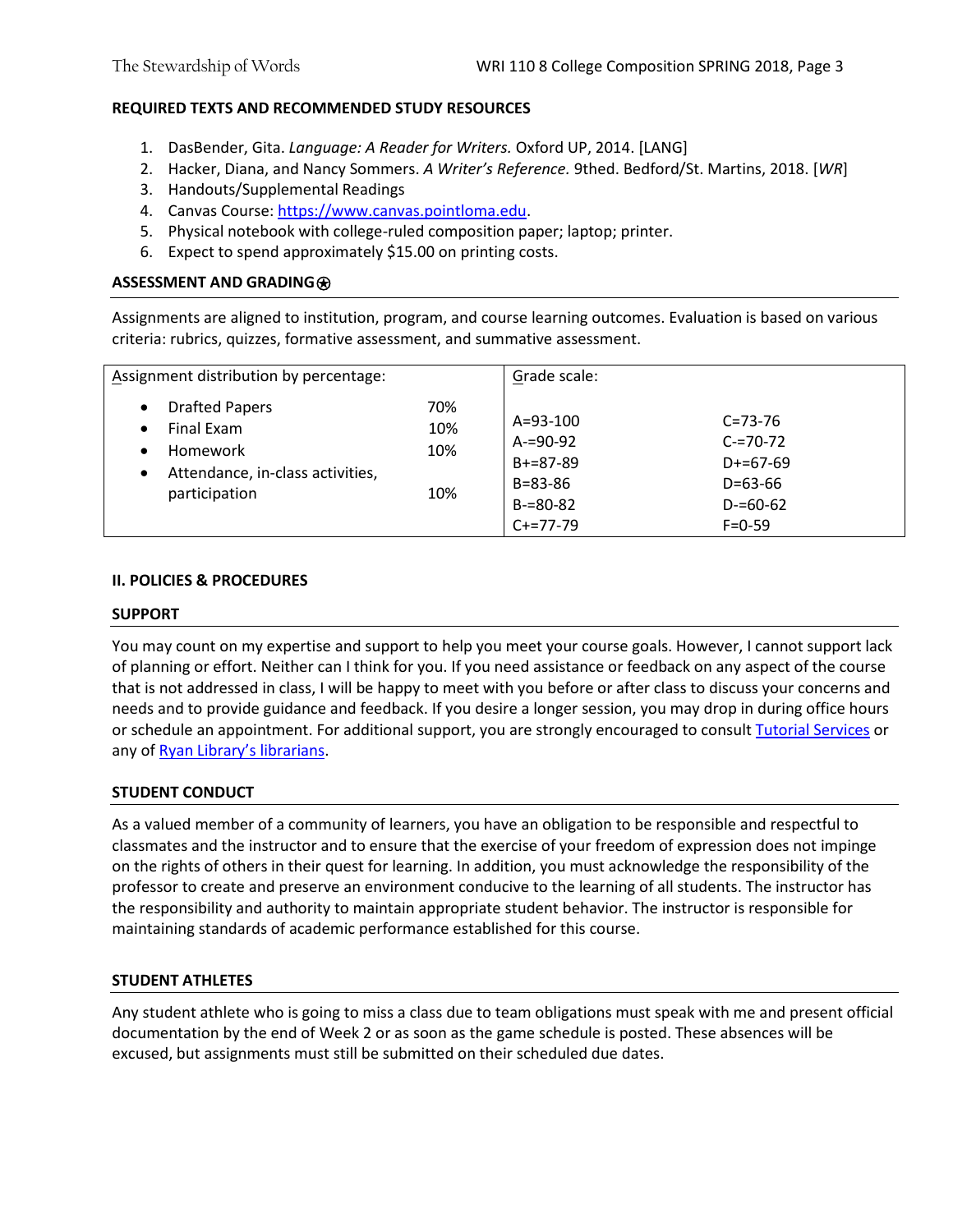## **ASSIGNMENTS**

Homework, readings, discussion, and in-class writing assignments are 100% required. You must be prepared to discuss reading assignments on the day they are due, participate in respectful and lively discussions, and write your very best each and every day. Be prepared to read assigned texts closely, share your ideas with the class, and ask questions of your peers and your instructor. Examples include in-class writing exercises, activities, Canvas MUG exercises & quizzes, editing log, Précis paragraphs, peer review worksheets, and research process assignments.

### **LATE ASSIGNMENTS**

Absence from class does not excuse the lateness of an assignment, and emails requesting extensions will not be answered. You must still submit your work by the due date even if you are not in class on that day. Points will be deducted for late work. Extensions may be granted in the case of a documented emergency or at my discretion.

#### **ABSENCES**

**In the event of absence for ANY reason, you are responsible for ANY information or class content missed.** It is your responsibility to consult Canvas or to contact a classmate for any missed handouts, notes, or content for the session missed. Do not email me with any non-excused requests for missed content or extensions on assignment due dates. A courtesy email to notify me of your absence is appreciated but not required.

#### **PEER REVIEW GROUPS**

You must bring three copies of the first drafts of your essays on the dates due. If you do not have a first draft for your peer review group, you must still attend class and participate in reading and responding to your peers' essays; failure to provide copies of your first draft to your group or to complete reviews for your peers will count against you (not against your peers) as missed homework.

#### **CANVAS**

It is your responsibility to check your Canvas account often for announcements, course material, forms, handouts, videos, postings, and messages. This is the primary way outside of class to access course materials, submit assignments, and communicate with each other. **NOTE: While the Canvas grade book should give you a relatively accurate view of your "running total" score in the class, you should not rely on it as a concrete reflection of your grade. See me if you have questions about this.** 

#### **ELECTRONIC DEVICES**

Please bring your laptop or mobile word processor to class. You will need it for some but not all in-class activities. BUT, until I give direction for use, all electronic devices must be silenced or turned off before the start of class. If during class you are seen texting, tweeting, checking email or Facebook, listening to music, or conducting any activity not related to the class activity at the moment, I will mark you absent for that day. Unauthorized use of technology is not the place for the classroom. There will be times when you will be allowed to use technology, and these will be announced ahead of time.

## **COMPUTER OR PRINTER PROBLEMS**

Problems with technology happen. However, you should always back up your files. If your computer crashes and you are unable to produce a copy of your work by the beginning of class, your paper will be late. Do not leave printing your assignments until right before class. If your printer breaks and you are unable to produce a hard copy of your work at the beginning of class, you must still upload it to Canvas. An electronic submission will not take the place of a hard copy. You must produce a hard copy and deliver it to me in class no later than the next session.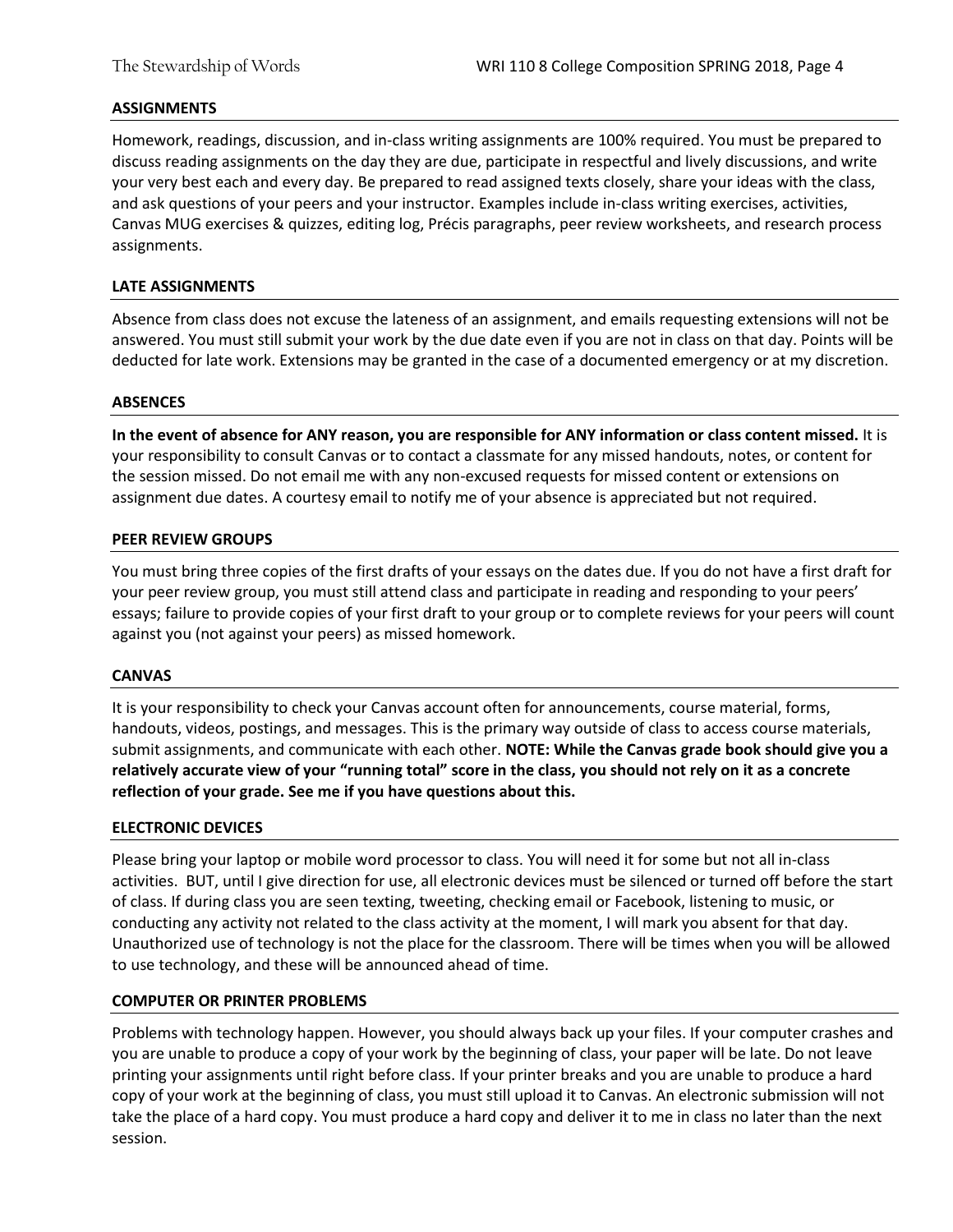## **COMMITMENT TO DIVERSITY AND NON-DISCRIMINATION**

This classroom will be a safe environment that is 100% free of discriminatory acts and bias. Cultural sensitivity will be strongly encouraged as you grow as contributors to the academic conversation and to the conversations in your life beyond the university. We will at all times practice the stated Core Values for PLNU:

- A willingness to hear and learn from many diverse voices is foundational to a Christian liberal arts education and prepares students to become truly educated people, equipped to live in a diverse society and world.
- It is through the inclusion and experience of others from diverse backgrounds and points of view that we often begin to see dimensions of truth previously unseen by us.
- Diversity not only enriches the educational endeavor, it is critical to it.

If you witness or experience an incident that could be considered unfair, biased, or discriminatory, please let me know, or contact PLNU's Chief Diversity Officer.

## **FINAL EXAMINATION POLICY**⍟

Successful completion of this class requires taking the final examination **on its scheduled day**. The final examination schedule is posted on the Class Schedules site. No requests for early examinations or alternative days will be approved.

## **PLNU COPYRIGHT POLICY**  $\bigcirc$

Point Loma Nazarene University, as a non-profit educational institution, is entitled by law to use materials protected by the US Copyright Act for classroom education. Any use of those materials outside the class may violate the law.

# **PLNU ACADEMIC HONESTY POLICY<sup>**</sup>

Students should demonstrate academic honesty by doing original work and by giving appropriate credit to the ideas of others. Academic dishonesty is the act of presenting information, ideas, and/or concepts as one's own when in reality they are the results of another person's creativity and effort. A faculty member who believes a situation involving academic dishonesty has been detected may assign a failing grade for that assignment or examination, or, depending on the seriousness of the offense, for the course. Faculty should follow and students may appeal using the procedure in the university Catalog. See Academic Policies for definitions of kinds of academic dishonesty and for further policy information.

## **PLNU ACADEMIC ACCOMMODATIONS POLICY<sup>**</sup>

If you have a diagnosed disability, please contact PLNU's Disability Resource Center (DRC) within the first two weeks of class to demonstrate need and to register for accommodation by phone at 619-849-2486 or by e-mail at DRC@pointloma.edu. See Disability Resource Center for additional information.

# **PLNU ATTENDANCE AND PARTICIPATION POLICY<sup>®</sup>**

Regular and punctual attendance at all classes is considered essential to optimum academic achievement. If the student is absent from more than 10 percent of class meetings (3 class periods), the faculty member can file a written report, which may result in de-enrollment. If the absences exceed 20 percent (6 class periods), the student may be de-enrolled without notice until the university drop date or, after that date, receive the appropriate grade for their work and participation. See Academic Policies in the Undergraduate Academic Catalog.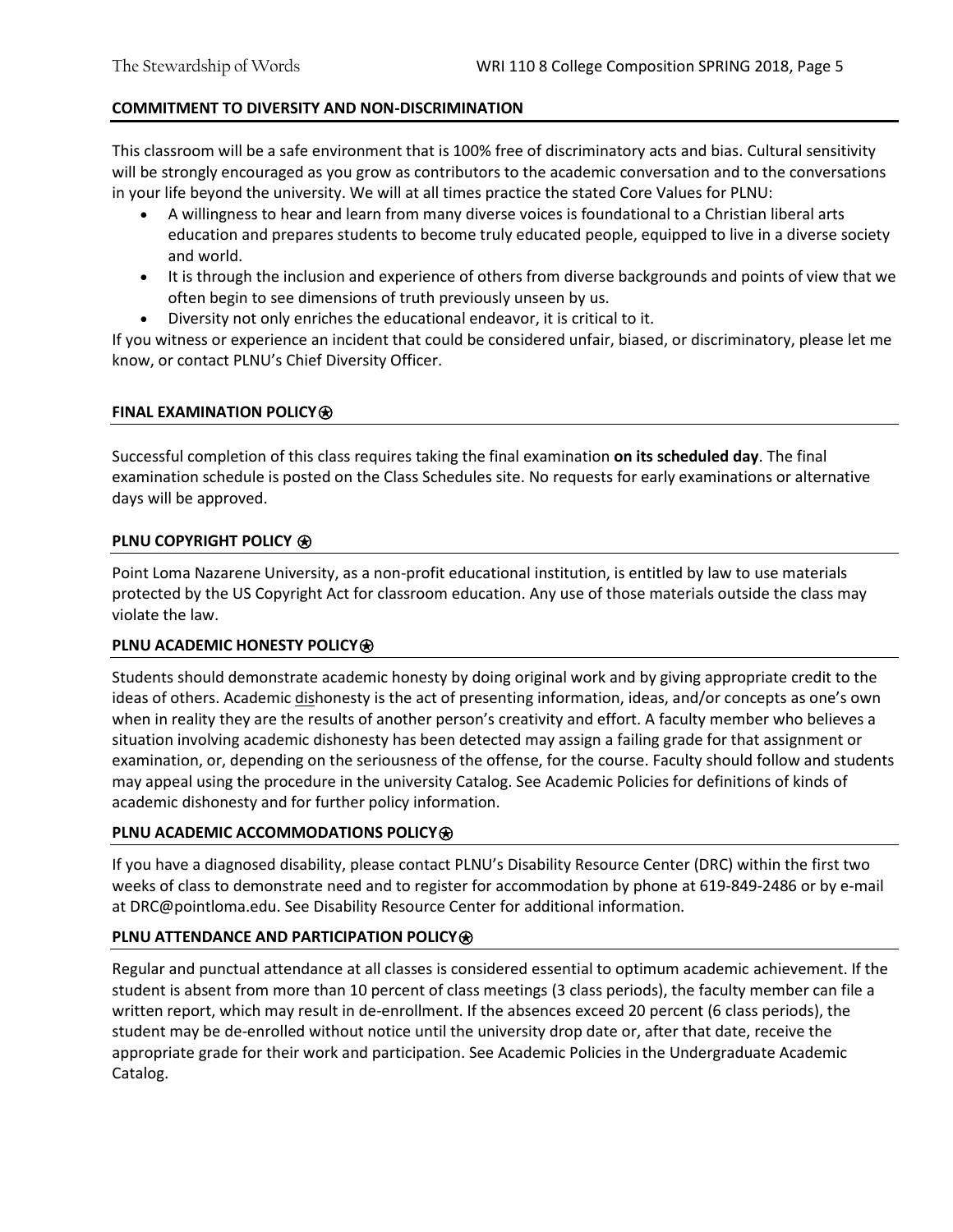# **Instructor: Kathryn Huff Email: kathrynhuff@pointloma.edu Cell: 619-672-9743 Dates/Time: MWF: 1:30-2:35pm Location: BAC 105A TENTATIVE COURSE SCHEDULE AND ASSIGNMENTS\* All readings and assignments are due by the start of class**

**on the due date.** [\*Instructor reserves the right to make changes as needed.]

| Week                    | <b>CLASS CONTENT</b>                                                                                                                                                                                                                                                 | <b>READING &amp; WRITING ASSIGNMENTS</b><br>(DUE BY DATE GIVEN)                                                                                                                                                                                                                                                                                      |  |  |
|-------------------------|----------------------------------------------------------------------------------------------------------------------------------------------------------------------------------------------------------------------------------------------------------------------|------------------------------------------------------------------------------------------------------------------------------------------------------------------------------------------------------------------------------------------------------------------------------------------------------------------------------------------------------|--|--|
|                         | Language & Identity                                                                                                                                                                                                                                                  |                                                                                                                                                                                                                                                                                                                                                      |  |  |
| Week 1<br>$1/9 - 1/12$  | <b>T:</b> $1^{st}$ day of class – Course Introduction &<br>Expectations; LN Handout; Précis Paragraph handout<br>W: Diagnostic Essay;<br>F: Bring laptops; E-Portfolio/editing log; LN<br>Thesis/brainstorming                                                       | 1/12-Read: LANG-"How Does Our Language Shape the<br>Way We Think?" p. 2; "I Can Speak 50 Languages," p.49;<br>"Saying 'Adios' to Spanglish," p. 171; "Writing Like a White<br>Guy," p. 182<br>Write: 4 Précis Paragraphs                                                                                                                             |  |  |
| Week 2<br>$1/15 - 1/19$ | M: NO CLASS-Martin Luther King Jr. Day<br>W: LN self editing; Writing Challenge Round 1;<br>Powerful Paragraphs<br>F: LN Peer Review Groups; Writing Challenge Round 2;<br>AP Handout; Poetry Handout                                                                | 1/17—Read: WR Tab C1-3, pp 3-35; Write: LN 1 <sup>st</sup> Draft.<br>WR Tab C1-3 Canvas exercises<br>1/19-Read: LN Peer Essays; WR Tab C5, pp. 42-54; Write:<br>LN Peer Review Forms; WR Tab C5 Canvas exercises                                                                                                                                     |  |  |
|                         | Language & Literature                                                                                                                                                                                                                                                |                                                                                                                                                                                                                                                                                                                                                      |  |  |
| Week 3<br>$1/22 - 1/26$ | M: Writing Challenge Winner; Precise Word Choice in<br>Literature<br>W: Bring laptops; LN E-Portfolio Editing<br>Log/Reflection; Persuasive Argument in Literature;<br><b>Logical Fallacies</b><br>F: MLA manuscript format; incorporating sources via<br><b>ICE</b> | 1/22-Read: WR Tab W; Poetry Handout; Write: WR Tab<br>W Canvas exercises<br>$1/24$ –Read: WR Tab A1, pp. 57-70; Write: LN 2 <sup>nd</sup> Draft;<br><b>WR Tab A1 Canvas exercises</b><br>1/26-Read: WR A3, pp. 78-86; WR MLA-1-2, pp. 365-72;<br>Write: WR Tab A3 Canvas exercises; WR ML Canvas<br>exercises                                        |  |  |
| Week 4                  | M: AP self editing; bring laptops                                                                                                                                                                                                                                    | 1/29-Read: WR MLA-3, pp. 372-83; Write: AP 1 <sup>st</sup> Draft;                                                                                                                                                                                                                                                                                    |  |  |
| $1/29 - 2/2$            | W: Peer Review Groups                                                                                                                                                                                                                                                | <b>WR MLA-3 Canvas exercises</b>                                                                                                                                                                                                                                                                                                                     |  |  |
|                         | F: Sentence clauses & phrases                                                                                                                                                                                                                                        | 1/31-Read: AP Peer Essays; Write: AP Peer Review Forms                                                                                                                                                                                                                                                                                               |  |  |
|                         |                                                                                                                                                                                                                                                                      | 2/2-Read: WR Tab B; Write: WR Tab B Canvas exercises                                                                                                                                                                                                                                                                                                 |  |  |
|                         | Language & Correctness: MLA Research Writing                                                                                                                                                                                                                         |                                                                                                                                                                                                                                                                                                                                                      |  |  |
| Week 5<br>$2/5 - 2/9$   | M: Bring laptops; AP Editing Log/Reflection;<br>Collaborative Précis Paragraphs; Position Paper<br>Handout<br>W: In-class activities; bring laptops<br>F: In-class activities; bring laptops                                                                         | 2/5-Read: LANG Chapter 3, "Language & Writing"; Write:<br>AP 2 <sup>nd</sup> Draft<br>2/7-Read: LANG Chapter 4, "Language & "Correctness";<br>Write: Précis paragraphs<br>2/9-Read: LANG: "Which Languages," p. 45; "Conquer<br>English," p. 270; "Church of Please and Thank You," p. 281;<br>"Accent Neutralism," p. 293; Write: Précis Paragraphs |  |  |
| Week 6<br>$2/12 - 2/16$ | M: PP Activities, Taking Research Notes, & Topic<br>Signups<br>W: Bring laptops; MLA formatting<br>F: PP Self editing & Individual Conferences                                                                                                                       | 2/12-Read: WR MLA 4-5; WR G1-3; Write: WR G1-3<br>Canvas exercises<br>2/14-Read: WR G4-6; Write: WR G4-6 Canvas exercises<br>2/16-Write: PP 1st Draft                                                                                                                                                                                                |  |  |
| Week 7<br>$2/19 - 2/23$ | M: PP Peer Review Groups<br>W: Bring laptops; PP Editing Log/Reflection<br>F: PP speeches; PSP Handout                                                                                                                                                               | 2/19-Read: PP Peer Essays; LANG Chapter 5, "Language &<br>Gender"; Write: PP Peer Review Forms; Précis Paragraphs<br>2/21-Read: LANG Chapter 6, "Language & Race"<br>Write: Précis Paragraphs<br>2/23-Write: PP 2nd Draft                                                                                                                            |  |  |